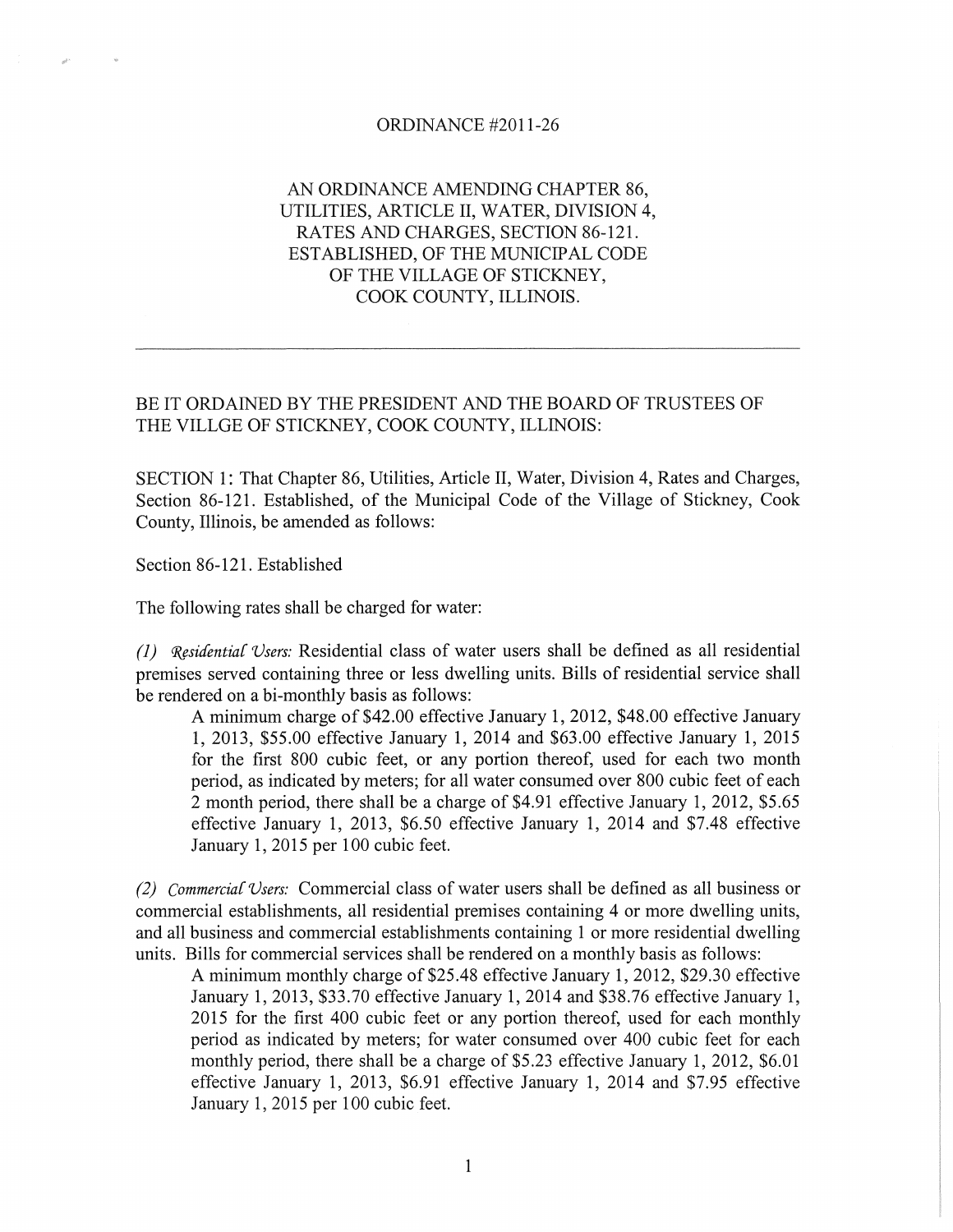(3) Industrial Users: Industrial class of water users shall be defined as all industries including establishments, except dwellings, located in the areas zoned as industrial districts in the village. Bills for industrial services shall be rendered on a monthly basis as follows:

 $\mathcal{A}$ 

A minimum charge of\$50.59 effective January 1, 2012, \$58.18 effective January 1, 2013, \$66.91 effective January 1, 2014 and \$76.95 effective January 1, 2015 for the first 600 cubic feet, or any portion thereof, used for each monthly period, as indicated by meters; for all water consumed over 600 cubic feet for each monthly period, there shall be a charge of \$7.95 effective January 1, 2012, \$9.14 effective January 1, 2013, \$10.51 effective January 1, 2014 and \$12.09 effective January 1, 2015 per 100 cubic feet.

*(4) Special Accounts:* Any consumer who uses in excess of 50,000 cubic feet of water per month, the rate of said consumer shall be \$40.50 effective January 1, 2012, \$46.58 effective January 1, 2013, \$53.57 effective January 1, 2014 and \$61.61 effective January 1,2015 per 1,000 cubic feet.

*(5) Liability for Service and Penalty for Late Payment:* The owner of the premises, the occupant thereof and user of the services shall be jointly and severally liable to pay the water service on such premise. A penalty of 10 percent shall be added to all bills not paid within the allowable time. When a date of billing is on a weekend or a legal holiday, then such bills shall be payable on the next succeeding business day, without any additional penalty.

*(6) Vnmetered'Vse:* Where water has not been controlled by meters or where it shall be found that the meter are registering incorrectly, or have stopped registering, the quantity of water used, or to be used, shall be estimated by the committee on water and charged in the manner and at the rates prescribed in this section: provided however, that the minimum charge shall not be less than the minimum charges set forth in this section. The village reserves the right to make such reasonable changes in the rates and in conditions established in this section, and to establish further rules and regulations from time to time, as may be found expeditious or necessary.

SECTION 2. That the Village Clerk is hereby instructed to publish this ordinance in pamphlet form.

SECTION 3. That this ordinance shall be in full force and effect from and after its passage, approval and publication in pamphlet form as provided for by law.